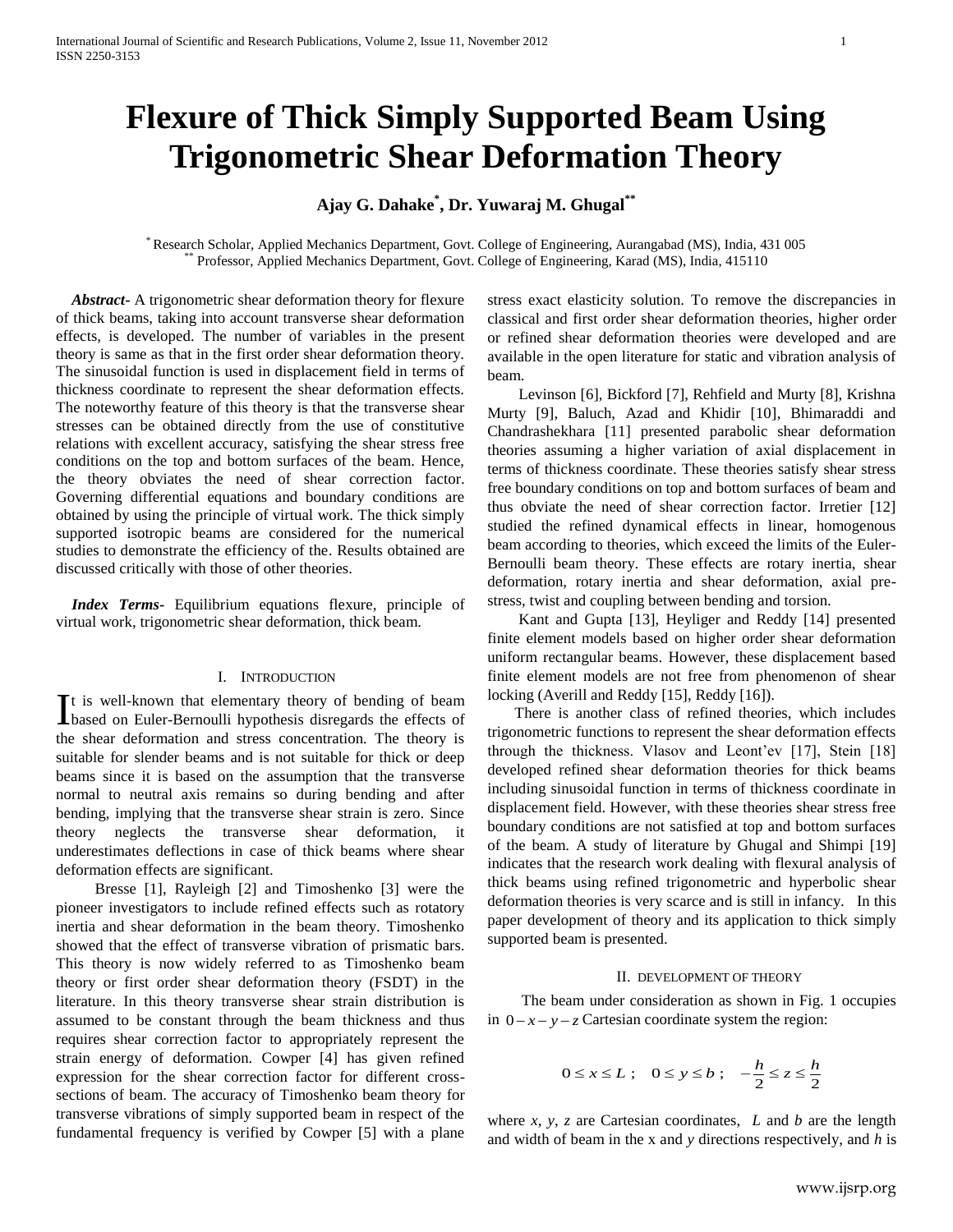the thickness of the beam in the z-direction. The beam is made up of homogeneous, linearly elastic isotropic material.



## *A. The displacement field*

The displacement field of the present beam theory is of the form:

$$
u(x, z) = -z \frac{dw}{dx} + \frac{h}{\pi} \sin \frac{\pi z}{h} \phi(x)
$$
  

$$
w(x, z) = w(x)
$$
 (1)

where  $u$  is the axial displacement in  $x$  direction and  $w$  is the transverse displacement in *z* direction of the beam. The sinusoidal function is assigned according to the shear stress distribution through the thickness of the beam. The function  $\phi$ represents rotation of the beam at neutral axis, which is an unknown function to be determined. The normal and shear strains obtained within the framework of linear theory of elasticity using displacement field given by  $(1)$ " are as follows.

Normal strain: 
$$
\varepsilon_x = \frac{\partial u}{\partial x} = -z \frac{d^2 w}{dx^2} + \frac{h}{\pi} \sin \frac{\pi z}{h} \frac{d\phi}{dx}
$$
 (2)

Shear strain: 
$$
\gamma_{zx} = \frac{\partial u}{\partial z} + \frac{dw}{dx} = \cos \frac{\pi z}{h} \phi
$$
 (3)

The stress-strain relationships used are as follows:

$$
\sigma_x = E \varepsilon_x, \ \tau_{zx} = G \gamma_{zx} \tag{4}
$$

## *B. Governing Equations and Boundary Conditions*

"Using (2) through (4)" and using the principle of virtual work, variationally consistent governing differential equations and boundary conditions for the beam under consideration can be obtained. The principle of virtual work when applied to the beam leads to:

$$
b \int_{x=0}^{x=L} \int_{z=-h/2}^{z=h/2} \left( \sigma_x \delta \varepsilon_x + \tau_{zx} \, \delta \gamma_{zx} \right) dx \, dz
$$
  
 
$$
- \int_{x=0}^{x=L} q(x) \, \delta w \, dx = 0 \tag{5}
$$

where the symbol  $\delta$  denotes the variational operator. "Employing Green's theorem to (4) successively", we obtain the coupled Euler-Lagrange equations which are the governing differential equations and associated boundary conditions of the

beam. The governing differential equations obtained are as follows:

EI 
$$
\frac{d^4 w}{dx^4} - \frac{24}{\pi^3} EI \frac{d^3 \phi}{dx^3} = q(x)
$$
 (6)

$$
\frac{dx^4}{\pi^3} \frac{\pi^3}{dx^3} dx^3 = \frac{dx^3}{\pi^2} \frac{dx^4}{dx^2} + \frac{G}{2}A = 0
$$
 (7)

The associated consistent natural boundary conditions obtained are of following form:

At the ends  $x = 0$  and  $x = L$ 

$$
V_x = EI \frac{d^3 w}{dx^3} - \frac{24}{\pi^3} EI \frac{d^2 \phi}{dx^2} = 0 \text{ or } W \text{ is prescribed}
$$
 (8)

$$
M_x = EI \frac{d^2 w}{dx^2} - \frac{24}{\pi^3} EI \frac{d\phi}{dx} = 0 \text{ or } \frac{dw}{dx} \text{ is prescribed}
$$
 (9)

$$
M_a = EI \frac{24}{\pi^3} \frac{d^2 w}{dx^2} - \frac{6}{\pi^2} EI \frac{d\phi}{dx} = 0 \text{ or } \phi \text{ is prescribed}
$$
 (10)

Thus the boundary value problem of the beam bending is given by the above variationally consistent governing differential equations and boundary conditions.

## *C. The General Solution of Governing Equilibrium Equations of the Beam*

The general solution for transverse displacement  $w(x)$  and warping function  $\phi(x)$  is obtained using "(6) and (7)" using method of solution of linear differential equations with constant coefficients. Integrating and rearranging  $(6)$ , we obtain the following expression

$$
\frac{d^3w}{dx^3} = \frac{24}{\pi^3} \frac{d^2\phi}{dx^2} + \frac{Q(x)}{EI}
$$
\n(11)

where  $Q(x)$  is the generalized shear force for beam and it is *x*

given by 
$$
Q(x) = \int_0^x q dx + C_1
$$
.

Now " $(7)$ " is rearranged in the following form:

$$
\frac{d^3w}{dx^3} = \frac{\pi}{4} \frac{d^2\phi}{dx^2} - \beta\phi
$$
 (12)

A single equation in terms of  $\phi$  is now obtained using "(11) and  $(12)$ " as:

$$
\frac{d^2\phi}{dx^2} - \lambda^2 \phi = \frac{Q(x)}{\alpha EI} \tag{13}
$$

where constants  $\alpha$ ,  $\beta$  and  $\lambda$  in "(12) and (13)" are as follows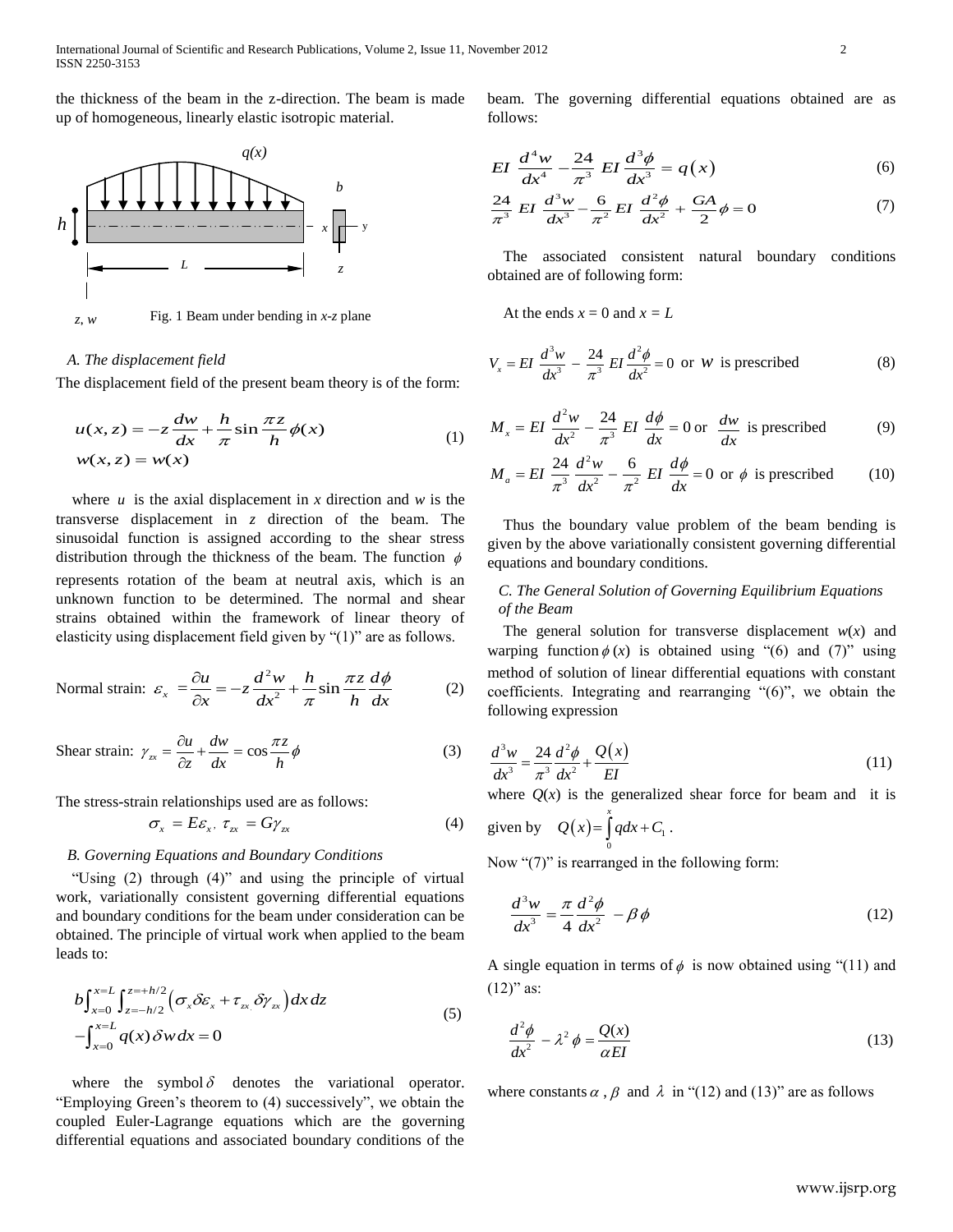$$
\alpha = \left(\frac{\pi}{4} - \frac{24}{\pi^3}\right), \ \beta = \left(\frac{\pi^3}{48} \frac{GA}{EI}\right)
$$
 and  $\lambda^2 = \frac{\beta}{\alpha}$ 

The general solution of "(13)" is as follows:  
\n
$$
\phi(x) = C_2 \cosh \lambda x + C_3 \sinh \lambda x - \frac{Q(x)}{\beta EI}
$$
\n(14)

The equation of transverse displacement  $w(x)$  is obtained by substituting the expression of  $\phi(x)$  in "(12)" and then integrating it thrice with respect to *x.* The general solution for

$$
w(x) \text{ is obtained as follows}
$$
  
\n
$$
EI w(x) = \iiint q dx dx dx + \frac{C_1 x^3}{6}
$$
  
\n
$$
+ \left(\frac{\pi}{4} \lambda^2 - \beta\right) \frac{EI}{\lambda^3} (C_2 \sinh \lambda x + C_3 \cosh \lambda x)
$$
  
\n
$$
+ C_4 \frac{x^2}{2} + C_5 x + C_6
$$
\n(15)

where  $C_1, C_2, C_3, C_4, C_5$  and  $C_6$  are arbitrary constants and can be obtained by imposing boundary conditions of beam.

#### III. ILLUSTRATIVE EXAMPLES

In order to prove the efficacy of the present theory, the following numerical examples are considered. The following material properties for beam are used

 $E = 210 \text{ GPa}, \mu = 0.3 \text{ and } \rho = 7800 \text{ kg/m}^3$ , where E is the Young's modulus,  $\rho$  is the density, and  $\mu$  is the Poisson's Units

*A. Simply supported beam subjected to varying load,*  The simply supported beam is having its origin at left support and is simply supported at  $x = 0$  and  $x = L$ . The beam is subjected to varying load, on surface  $z = +h/2$  acting in the downward  $z$  direction with maximum intensity of load  $q_0$ .



Figure 2: Simply supported beam with varying load

General expressions obtained for 
$$
w(x)
$$
 and  $\phi(x)$  are as follows:  
\n
$$
w(x) = \frac{q_0 L^4}{120EI} \left[ \frac{x^5}{L^5} - \frac{10}{3} \frac{x^3}{L^3} + \frac{7}{3} \frac{x}{L} - \frac{20}{\pi^2} \frac{E h^2}{G L^2} + \frac{20}{120EI} \left[ \frac{x^3}{L^3} - \frac{x}{L} + \frac{\sinh \lambda x - \cosh \lambda x + 1}{\lambda L} \right] \right]
$$
\n(16)

$$
\phi(x) = \frac{q_0 L}{\beta EI} \left( \frac{1}{6} - \frac{1}{2} \frac{x^2}{L^2} + \frac{\cosh \lambda x}{\lambda L \sinh \lambda L} \right)
$$
(17)

The axial displacement and stresses obtained based on above solutions are as follows

$$
u = \frac{q_0 h}{Eb} \left\{ -\frac{1}{10} \frac{z}{h} \frac{L^3}{h^3} \left[ \frac{5 \frac{x^4}{L^4} - 10 \frac{x^2}{L^2} + \frac{7}{3} - \frac{20}{\pi^2} \frac{E}{G} \frac{h^2}{L^2}}{\left( 3 \frac{x^2}{L^2} - 1 + \cosh \lambda x - \sinh \lambda x \right)} \right] + \frac{48}{\pi^4} \frac{E}{G} \sin \frac{\pi z}{h} \frac{L}{h} \left( -\frac{1}{2} \frac{x^2}{L^2} + \frac{1}{6} \right) \tag{18}
$$

$$
\sigma_x = \frac{q_0}{b} \begin{bmatrix} -\frac{1}{10} \frac{z}{h} \frac{L^2}{h^2} \left( 20 \frac{x^3}{L^3} - 20 \frac{x}{L} - \frac{120}{\pi^2} \frac{E}{G} \frac{h^2}{L^2} \frac{x}{L} \right) \\ -\frac{48}{\pi^4} \frac{E}{G} \sin \frac{\pi z}{h} \frac{x}{L} \end{bmatrix}
$$
(19)

$$
\tau_{xx}^{CR} = \frac{48}{\pi^3} \frac{q_0}{b} \frac{L}{h} \cos \frac{\pi z}{h} \left( \frac{1}{2} \frac{x^2}{L^2} - \frac{1}{6} - \frac{\cosh \lambda x}{\lambda L \sinh \lambda L} \right)
$$
(20)

$$
\tau_{zx}^{EE} = \frac{q_0 L}{80bh} \left( 4 \frac{z^2}{h^2} - 1 \right) \left[ 60 \frac{x^2}{L^2} - 20 - \frac{120}{\pi^2} \frac{E}{G} \frac{h^2}{L^2} \right] + \frac{48}{\pi^5} \cos \frac{\pi z}{h} \frac{E}{G} \frac{q_0 h}{bL}
$$
\n(21)

## IV. RESULTS

 In this paper, the results for inplane displacement, transverse displacement, inplane and transverse stresses are presented in the following non dimensional form for the purpose of presenting the results in this work.

For beams subjected to parabolic load, 
$$
q(x)
$$
  
\n
$$
\overline{u} = \frac{Ebu}{q_0h}, \quad \overline{w} = \frac{10Ebh^3w}{q_0L^4},
$$
\n
$$
\overline{\sigma}_x = \frac{b\sigma_x}{q_0}, \quad \overline{\tau}_{zx} = \frac{b\tau_{zx}}{q_0}
$$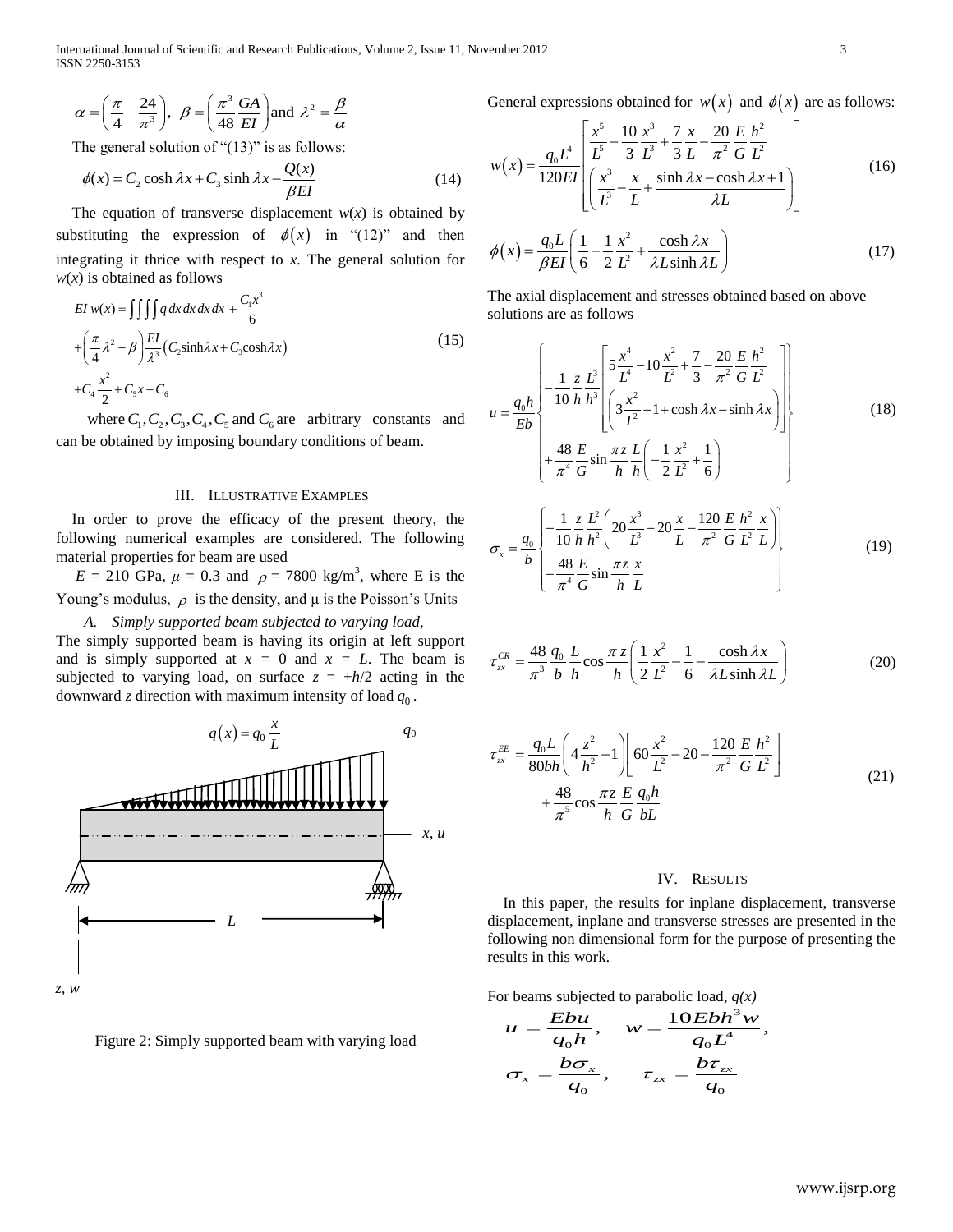Table I: Non-Dimensional Axial Displacement  $(\bar{u})$  at  $(x =$ 0.75*L*,  $z = h/2$ ), Transverse Deflection ( $\bar{w}$ ) at ( $x = 0.75L$ ,  $z = 0.0$ ) Axial Stress ( $\bar{\sigma}_x$ ) at ( $x = 0.75L$ ,  $z = h/2$ ) Maximum Transverse Shear Stresses  $\overline{\tau}_{zx}^{CR}$  and  $\overline{\tau}_{zx}^{EE}$  ( $x = 0, z = 0.0$ ) of the Simply Supported Beam Subjected to Varying Load for Aspect Ratio 4.

| Model        | $\bar{u}$ | w      | $\bar{\sigma}_{\scriptscriptstyle{r}}$ | $\overline{\tau}_{zx}^{CR}$ | $\overline{\tau}_{zx}^{EE}$ |
|--------------|-----------|--------|----------------------------------------|-----------------------------|-----------------------------|
| <b>TSDT</b>  | $-5.6081$ | 0.6891 | $-5.4746$                              | $-1.0320$                   | 0.9968                      |
| <b>HPSDT</b> | $-5.5950$ | 0.6885 | $-5.4532$                              | $-0.9968$                   | 0.9959                      |
| <b>HSDT</b>  | $-5.5985$ | 0.6889 | $-5.4589$                              | $-1.0000$                   | 0.9971                      |
| <b>FSDT</b>  | $-5.4708$ | 0.6877 | $-5.2500$                              | $-0.1436$                   | 1.0000                      |
| <b>ETB</b>   | $-5.4708$ | 0.5811 | $-5.2500$                              |                             | 1.0000                      |

Table II: Non-Dimensional Axial Displacement ( $\bar{u}$ ) at ( $x =$ 0.75*L*,  $z = h/2$ ), Transverse Deflection ( $\overline{w}$ ) at ( $x = 0.75L$ ,  $z =$ 0.0) Axial Stress ( $\bar{\sigma}_x$ ) at ( $x = 0.75L$ ,  $z = h/2$ ) Maximum Transverse Shear Stresses  $\overline{\tau}_{zx}^{CR}$  and  $\overline{\tau}_{zx}^{EE}$  ( $x = 0, z = 0.0$ ) of

| Transverse sincar subsists $v_{\tau r}$ and $v_{\tau r}$ ( $\lambda = 0, \lambda = 0.0$ ) or |                  |  |  |
|----------------------------------------------------------------------------------------------|------------------|--|--|
| the Simply Supported Beam Subjected to Varying Load for                                      |                  |  |  |
|                                                                                              | Aspect Ratio 10. |  |  |

| Model        | $\boldsymbol{u}$ | w      | $\bar{\sigma}_r$ | $\overline{\tau}_{zx}^{~CR}$ | $\overline{\tau}_{_{\rm zx}}^{_{\rm EE}}$ |
|--------------|------------------|--------|------------------|------------------------------|-------------------------------------------|
| <b>TSDT</b>  | $-86.7057$       | 0.5983 | $-33.0371$       | $-2.5801$                    | 2.4987                                    |
| <b>HPSDT</b> | $-85.7922$       | 0.5983 | $-33.0156$       | $-2.4922$                    | 2.4984                                    |
| <b>HSDT</b>  | $-85.8009$       | 0.5983 | $-33.0214$       | $-2.5000$                    | 2.4988                                    |
| <b>FSDT</b>  | $-85.4818$       | 0.5981 | $-32.8125$       | $-0.8974$                    | 2.5000                                    |
| <b>ETB</b>   | $-85.4818$       | 0.5811 | $-32.8125$       |                              | 2.5000                                    |



Figure 3: Variation of axial displacement ( $\bar{u}$ ) through the thickness of simply supported beam at  $(x = 0.75L, z)$  when subjected to varying load for aspect ratio 4.



Figure 4: Variation of maximum transverse displacement ( $\overline{w}$ ) of simply supported beam at  $(x = 0.75L, z = 0)$  when subjected to varying load with aspect ratio S.



Figure 5: Variation of axial displacement ( $\bar{u}$ ) through the thickness of simply supported beam at  $(x = 0.75L, z)$  when subjected to varying load for aspect ratio 10.

www.ijsrp.org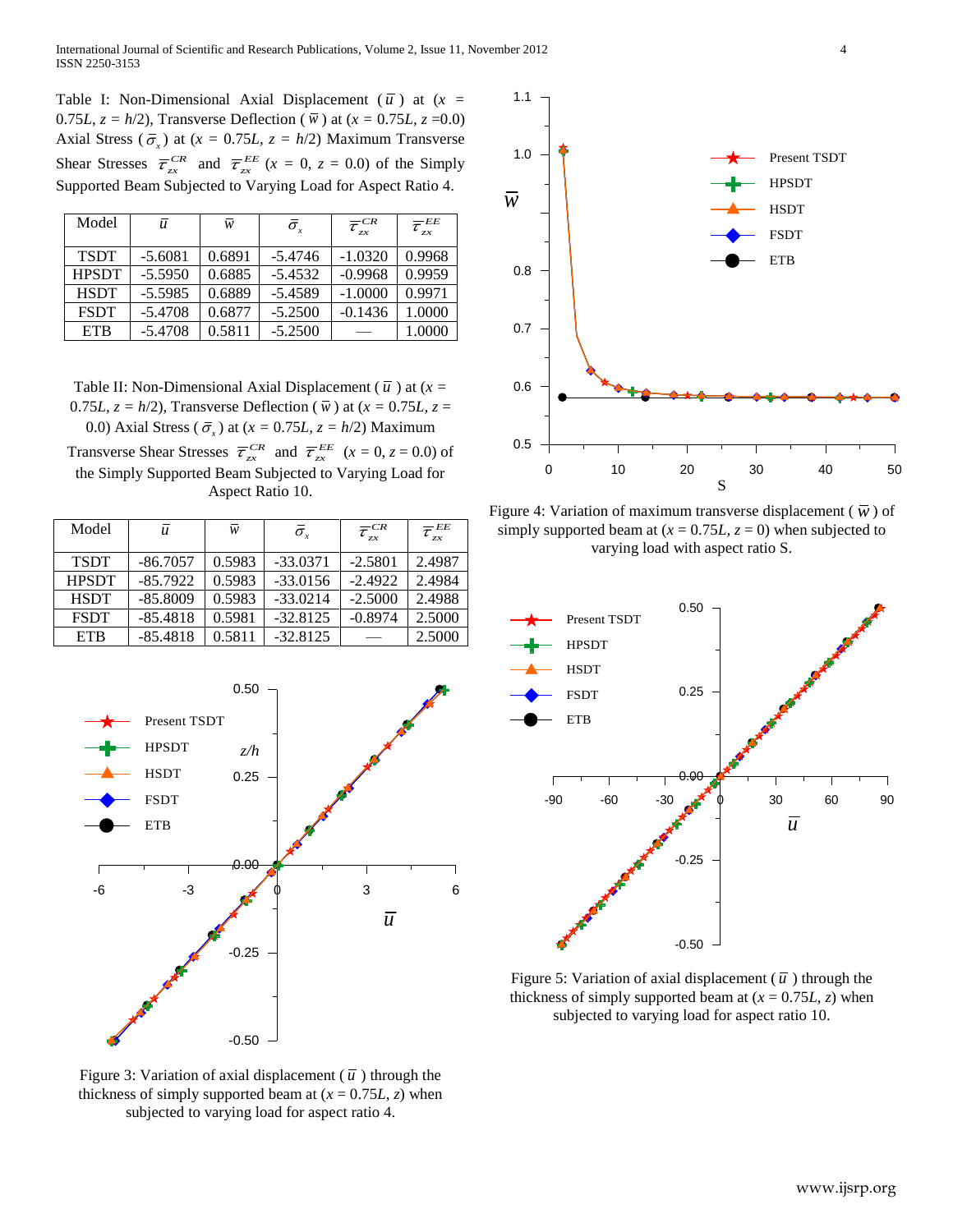

Figure 6: Variation of axial stress ( $\overline{\sigma}_x$ ) through the thickness of simply supported beam at  $(x = 0.75L, z)$  when subjected to varying load for aspect ratio 4.



Figure 7: Variation of axial stress ( $\overline{\sigma}_x$ ) through the thickness of simply supported beam at  $(x = 0.75L, z)$  when subjected to varying load for aspect ratio 10.



Figure 8: Variation of transverse shear stress ( $\overline{\tau}_{zx}$ ) through the thickness of simply supported beam at  $(x = 0, z)$  when subjected to varying load and obtain using constitutive relation for aspect ratio 4.



Figure 9: Variation of transverse shear stress ( $\overline{\tau}_{zx}$ ) through the thickness of simply supported beam at  $(x = 0, z)$  when subjected to varying load and obtain using constitutive relation for aspect ratio 10.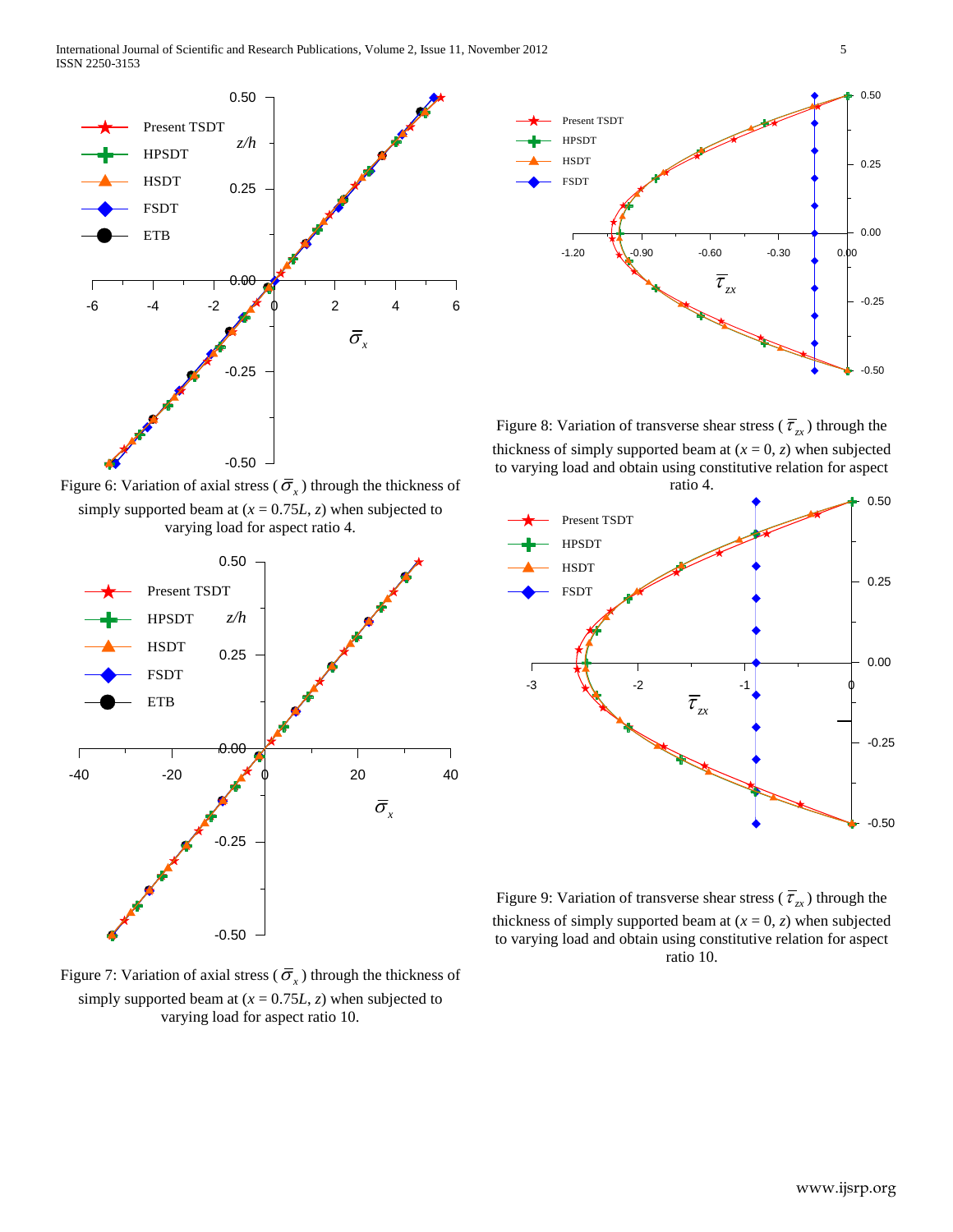

Figure 10: Variation of transverse shear stress ( $\overline{\tau}_{zx}$ ) through the thickness of simply supported beam at  $(x = 0, z)$  when subjected to varying load and obtain using equilibrium equation for aspect ratio 4.



Figure 11: Variation of transverse shear stress ( $\overline{\tau}_{zx}$ ) through the thickness of simply supported beam at  $(x = 0, z)$  when subjected to varying load and obtain using equilibrium equation for aspect ratio 10.

#### V. DISCUSSION OF RESULTS

The comparison of results of maximum non-dimensional axial displacement  $(\bar{u})$  for the aspect ratios of 4 and 10 is presented in Tables I and II 26 for simply supported beams subjected to linearly varying and parabolic load (see Figure 2). The values of axial displacement given by present theory are in close agreement with the values of other refined theories for aspect ratio 4 and 10. The through thickness distribution of this

displacement obtained by present theory is in close agreement with other refined theories as shown in Figures 3and 5 for aspect ratio 4 and 10.

The comparison of results of maximum non-dimensional transverse displacement ( $\overline{w}$ ) for the aspect ratios of 4 and 10 is presented in Tables I and II for simply supported beams subjected to linearly varying load. The values of present theory are in excellent agreement with the values of other refined theories for aspect ratio 4 and 10 except those of classical beam theory (ETB) and FSDT of Timoshenko. The variation of  $\overline{w}$ with aspect ratio (*S*) is shown in Figure 4. The refined theories converge to the values of classical beam theory for the higher aspect ratios.

The results of axial stress ( $\bar{\sigma}_x$ ) are shown in Tables I and II for aspect ratios 4 and 10. The axial stresses given by present theory are compared with other higher order shear deformation theories. It is observed that the results by present theory are in excellent agreement with other refined theories as well as ETB and FSDT. The through the thickness variation of this stress given by all the theories is linear at  $x = 0.75L$ . The variations of this stress are shown in Figures 6 and 7.

The comparison of maximum non-dimensional transverse shear stress for simple beams with varying load obtained by the present theory and other refined theories is presented in Tables I and II for aspect ratio of 4 and 10 respectively. The maximum transverse shear stress obtained by present theory using constitutive relation is in good agreement with that of higher order theories for aspect ratio 4 and for aspect ratio 10. The through thickness variation of this stress obtained via constitutive relation are presented graphically in Figures 8 and 9 and those obtained via equilibrium equation are presented in Figures 10 and 11. The through thickness variation of this stress when obtained by various theories via equilibrium equation shows the excellent agreement with each other. The maximum value of this stress occurs at the neutral axis.

#### VI. CONCLUSION

The variationally consistent theoretical formulation of the theory with general solution technique of governing differential equations is presented. The general solutions for beam with varying load are obtained in case of thick simply supported beam. The displacements and stresses obtained by present theory are in excellent agreement with those of other equivalent refined and higher order theories. The present theory yields the realistic variation of axial displacement and stresses through the thickness of beam. Thus the validity of the present theory is established.

## **REFERENCES**

- [1] J. A. C. Bresse, "Cours de Mechanique Applique", Mallet-Bachelier, Paris, 1859.
- [2] J. W. S. Lord Rayleigh, "The Theory of Sound", Macmillan Publishers, London, 1877.
- [3] S. P. Timoshenko, J. N. Goodier, "Theory of Elasticity", Third International Edition, McGraw-Hill, Singapore. 1970.